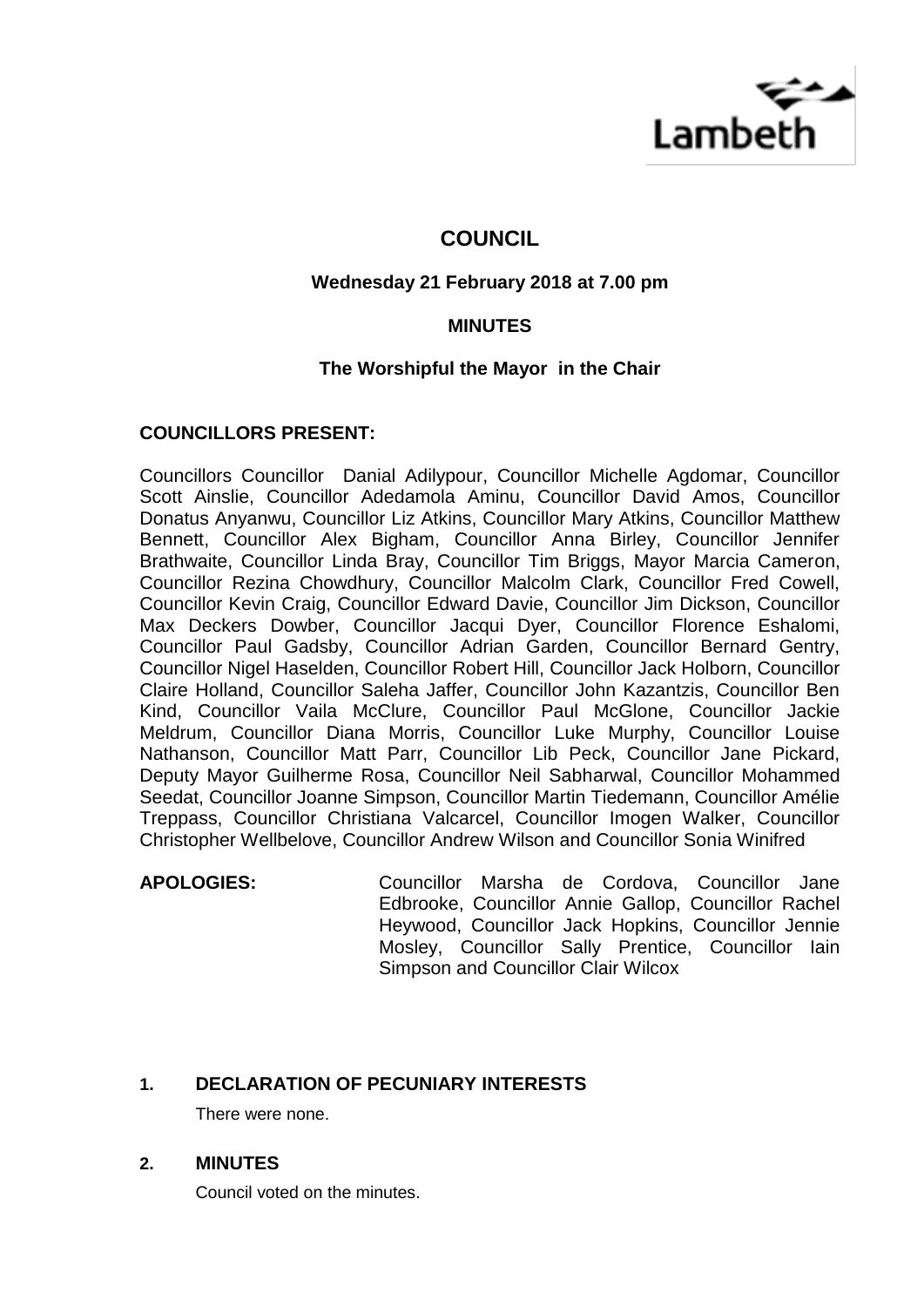#### It was RESOLVED:

That the minutes of the previous meeting held on Wednesday 24 January 2018 be approved as an accurate record of the proceedings.

#### **3. PETITIONS, PNQS AND DEPUTATIONS**

No petitions, public notice questions or deputations were received.

#### **4. REPORTS**

#### **4.1 REVENUE & CAPITAL BUDGET 2018/19 TO 2020/21**

The Mayor invited speakers from all parties to debate the Budget.

Councillor Imogen Walker, who had proposed the substantive Budget recommendations, addressed Council for five minutes. Councillor Tim Briggs and Councillor Scott Ainslie, who had both proposed amendments to the Budget, then spoke in turn for five minutes each.

The following members contributed to the debate and spoke for three minutes each:

Councillor Ben Kind Councillor Matthew Bennett Councillor Michelle Agdomar Councillor AmelieTrappass Councillor Louise Nathanson Councillor Jackie Meldrum Councillor Paul Gadsby Councillor Jane Pickard Councillor David Amos Councillor Mary Atkins Councillor Claire Holland Councillor Paul McGlone Councillor Jim Dickson Councillor Alex Bigham Councillor Ed Davie

During the debate, Councillor Scott Ainslie raised a point of order but did not specify which standing order had been contravened. He said that personal attacks were contrary to the spirit of the Chamber. Councillor Tim Briggs also raised a Point of Order to the same effect but did not specify any procedural irregularity. The Mayor noted the comments and directed members to return to the debate.

Councillor Bernard Gentry and Councillor Lib Peck spoke for five minutes each and concluded the debate. The Mayor moved to the vote and reminded members that in accordance with Standing Order 16.5, a recorded vote was required when Council voted on the Budget.

Amendment 1, the Conservative Alternative Budget, as proposed by Councillor Tim Briggs was put to a recorded vote and **NOT CARRIED**.

Councillors recorded their votes on the amendment as follows: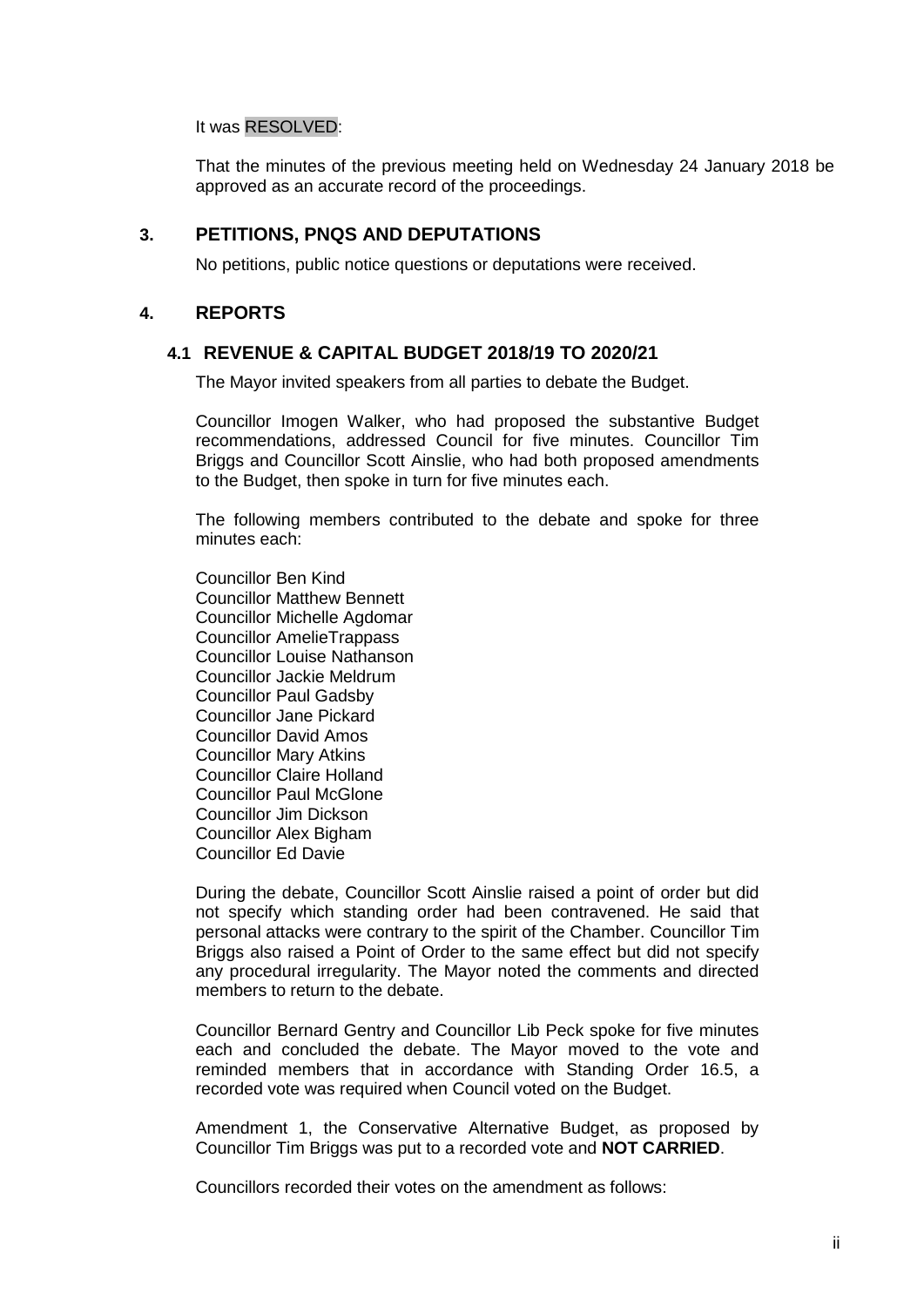| Councillor                 | For | Against | Abstain | Absent |
|----------------------------|-----|---------|---------|--------|
| <b>ADILYPOUR Danial</b>    |     | X       |         |        |
| <b>AGDOMAR Michelle</b>    |     | X       |         |        |
| <b>AINSLIE Scott</b>       |     | X       |         |        |
| <b>AMINU Adedamola</b>     |     | X       |         |        |
| <b>AMOS David</b>          |     | X       |         |        |
| <b>ANYANWU Donatus</b>     |     | X       |         |        |
| <b>ATKINS Liz</b>          |     | X       |         |        |
| <b>ATKINS Mary</b>         |     | X       |         |        |
| <b>BENNETT Matthew</b>     |     | x       |         |        |
| <b>BIGHAM Alex</b>         |     | X       |         |        |
| <b>BIRLEY Anna</b>         |     | X       |         |        |
| <b>BRATHWAITE Jennifer</b> |     | X       |         |        |
| <b>BRAY Linda</b>          |     | х       |         |        |
| <b>BRIGGS Tim</b>          | x   |         |         |        |
| <b>CAMERON Marcia*</b>     |     |         |         |        |
| <b>CHOWDHURY Rezina</b>    |     | X       |         |        |
| <b>CLARK Malcolm</b>       |     | X       |         |        |
| <b>COWELL Fred</b>         |     | x       |         |        |
| <b>CRAIG Kevin</b>         |     |         |         | X      |
| <b>DAVIE Edward</b>        |     | X       |         |        |
| de CORDOVA Marsha          |     |         |         | X      |
| <b>DECKERS DOWBER Max</b>  |     | x       |         |        |
| <b>DICKSON Jim</b>         |     | x       |         |        |
| <b>DYER Jacqui</b>         |     | x       |         |        |
| <b>EDBROOKE Jane</b>       |     |         |         | x      |
| <b>ESHALOMI Florence</b>   |     | x       |         |        |
| <b>GADSBY Paul</b>         |     | x       |         |        |
| <b>GALLOP Annie</b>        |     |         |         | x      |
| <b>GARDEN Adrian</b>       |     | X       |         |        |
| <b>GENTRY Bernard</b>      | X   |         |         |        |
| <b>HASELDEN Nigel</b>      |     | x       |         |        |
| <b>HEYWOOD Rachel</b>      |     |         |         | X      |
| <b>HILL Robert</b>         |     | x       |         |        |
| <b>HOLBORN Jack</b>        |     | x       |         |        |
| <b>HOLLAND Claire</b>      |     | X       |         |        |
| <b>HOPKINS Jack</b>        |     |         |         | x      |
| JAFFER Saleha              |     | x       |         |        |
| KAZANTZIS John             |     | x       |         |        |
| <b>KIND Ben</b>            |     | x       |         |        |
| McGLONE Paul               |     | X       |         |        |
| <b>McCLURE Vaila</b>       |     | X       |         |        |
| <b>MELDRUM Jackie</b>      |     | x       |         |        |
| <b>MORRIS Diana</b>        |     | x       |         |        |
| <b>MOSLEY Jennie</b>       |     |         |         | X      |
| <b>MURPHY Luke</b>         |     | x       |         |        |
| <b>NATHANSON Louise</b>    | x   |         |         |        |
| <b>PARR Matt</b>           |     | X       |         |        |
| <b>PECK Lib</b>            |     | x       |         |        |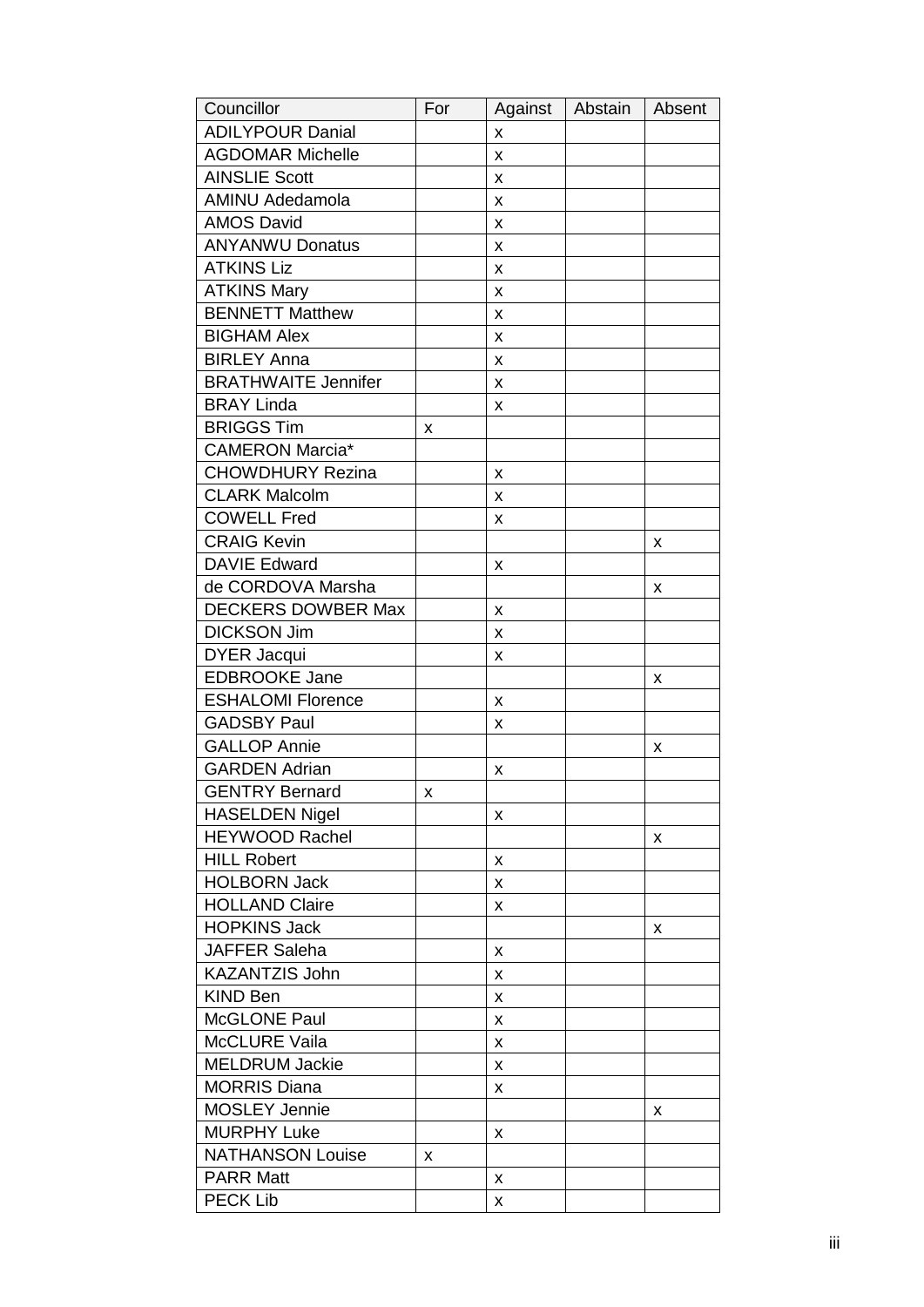| PICKARD Jane                |   | X  |   |   |
|-----------------------------|---|----|---|---|
| <b>PRENTICE Sally</b>       |   |    |   | X |
| <b>ROSA Guilherme</b>       |   | x  |   |   |
| <b>SABHARWAL Neil</b>       |   | x  |   |   |
| <b>SEEDAT Mohammed</b>      |   | x  |   |   |
| <b>SIMPSON Joanne</b>       |   | X  |   |   |
| <b>SIMPSON lain</b>         |   |    |   | x |
| <b>TIEDEMANN Martin</b>     |   | x  |   |   |
| <b>TREPPASS Amelie</b>      |   | x  |   |   |
| <b>VALCARCEL Christiana</b> |   | x  |   |   |
| <b>WALKER Imogen</b>        |   | x  |   |   |
| WELLBELOVE                  |   | x  |   |   |
| Christopher                 |   |    |   |   |
| <b>WILCOX Clair</b>         |   |    |   | x |
| <b>WILSON Andrew</b>        |   | X  |   |   |
| <b>WINIFRED Sonia</b>       |   | x  |   |   |
| Total                       | 3 | 49 | 0 |   |

\*The Mayor did not vote

Amendment 2, Green revisions to the Budget, as proposed by Councillor Scott Ainslie was put to a recorded vote and **NOT CARRIED**.

Councillors recorded their votes on the amendment as follows:

| Councillor                 | For | Against | Abstain | Absent |
|----------------------------|-----|---------|---------|--------|
| <b>ADILYPOUR Danial</b>    |     | X       |         |        |
| <b>AGDOMAR Michelle</b>    |     | X       |         |        |
| <b>AINSLIE Scott</b>       | X   |         |         |        |
| <b>AMINU Adedamola</b>     |     | X       |         |        |
| <b>AMOS David</b>          |     | X       |         |        |
| <b>ANYANWU Donatus</b>     |     | X       |         |        |
| <b>ATKINS Liz</b>          |     | X       |         |        |
| <b>ATKINS Mary</b>         |     | X       |         |        |
| <b>BENNETT Matthew</b>     |     | X       |         |        |
| <b>BIGHAM Alex</b>         |     | X       |         |        |
| <b>BIRLEY Anna</b>         |     | X       |         |        |
| <b>BRATHWAITE Jennifer</b> |     | X       |         |        |
| <b>BRAY Linda</b>          |     | X       |         |        |
| <b>BRIGGS Tim</b>          |     | X       |         |        |
| <b>CAMERON Marcia*</b>     |     |         |         |        |
| <b>CHOWDHURY Rezina</b>    |     | X       |         |        |
| <b>CLARK Malcolm</b>       |     | X       |         |        |
| <b>COWELL Fred</b>         |     | X       |         |        |
| <b>CRAIG Kevin</b>         |     |         |         | X      |
| <b>DAVIE Edward</b>        |     | X       |         |        |
| de CORDOVA Marsha          |     |         |         | X      |
| <b>DECKERS DOWBER Max</b>  |     | X       |         |        |
| <b>DICKSON Jim</b>         |     | X       |         |        |
| <b>DYER Jacqui</b>         |     | X       |         |        |
| <b>EDBROOKE Jane</b>       |     |         |         | X      |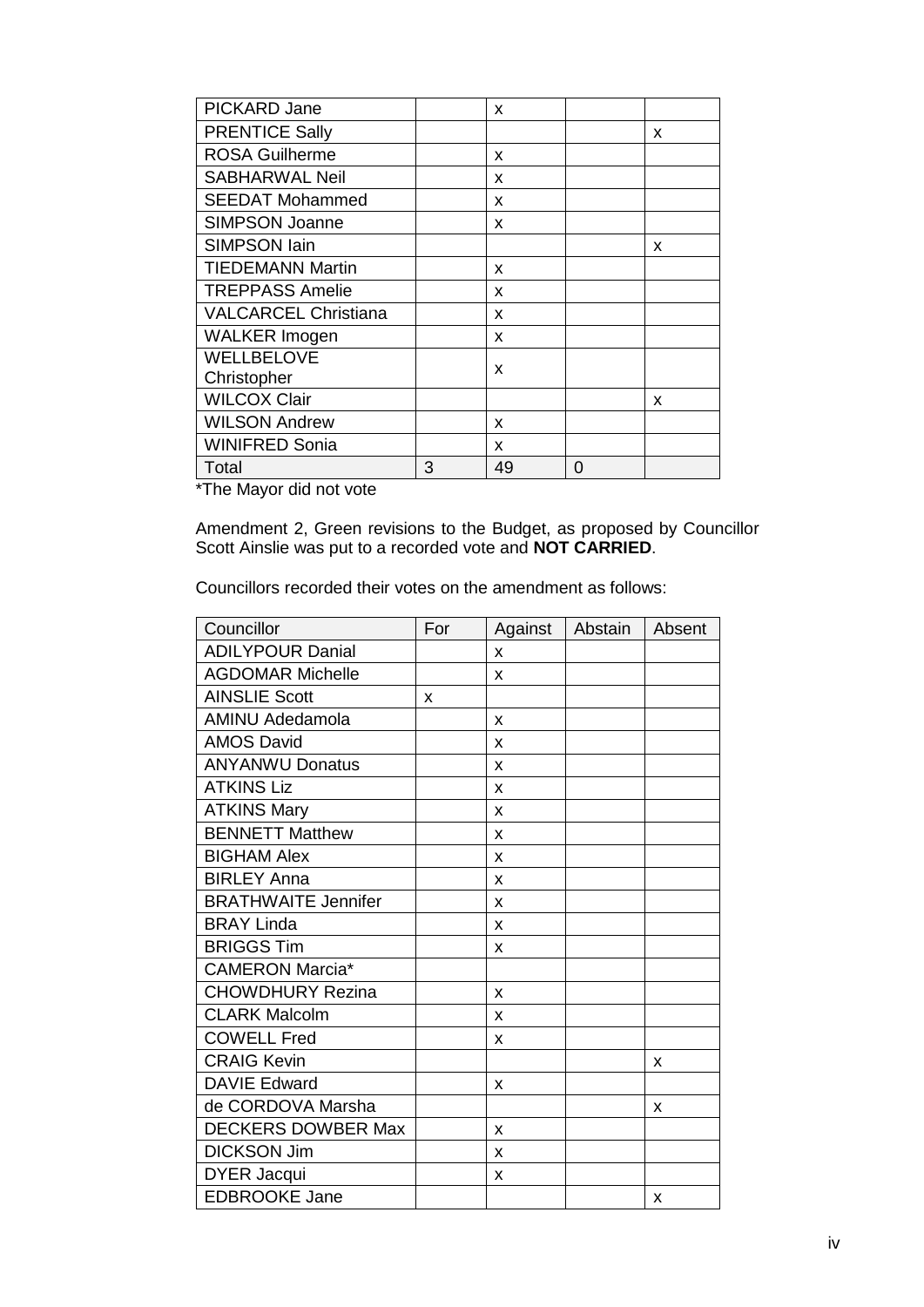| <b>ESHALOMI Florence</b>    |   | x  |   |    |
|-----------------------------|---|----|---|----|
| <b>GADSBY Paul</b>          |   | X  |   |    |
| <b>GALLOP Annie</b>         |   |    |   | x  |
| <b>GARDEN Adrian</b>        |   | x  |   |    |
| <b>GENTRY Bernard</b>       |   | x  |   |    |
| <b>HASELDEN Nigel</b>       |   | x  |   |    |
| <b>HEYWOOD Rachel</b>       |   |    |   | х  |
| <b>HILL Robert</b>          |   | x  |   |    |
| <b>HOLBORN Jack</b>         |   | x  |   |    |
| <b>HOLLAND Claire</b>       |   | X  |   |    |
| <b>HOPKINS Jack</b>         |   |    |   | x  |
| <b>JAFFER Saleha</b>        |   | x  |   |    |
| <b>KAZANTZIS John</b>       |   | X  |   |    |
| <b>KIND Ben</b>             |   | X  |   |    |
| McGLONE Paul                |   | X  |   |    |
| <b>McCLURE Vaila</b>        |   | X  |   |    |
| <b>MELDRUM Jackie</b>       |   | X  |   |    |
| <b>MORRIS Diana</b>         |   | x  |   |    |
| <b>MOSLEY Jennie</b>        |   |    |   | x  |
| <b>MURPHY Luke</b>          |   | X  |   |    |
| <b>NATHANSON Louise</b>     |   | x  |   |    |
| <b>PARR Matt</b>            |   | X  |   |    |
| <b>PECK Lib</b>             |   | X  |   |    |
| PICKARD Jane                |   | x  |   |    |
| <b>PRENTICE Sally</b>       |   |    |   | х  |
| <b>ROSA Guilherme</b>       |   | x  |   |    |
| <b>SABHARWAL Neil</b>       |   | x  |   |    |
| <b>SEEDAT Mohammed</b>      |   | X  |   |    |
| <b>SIMPSON Joanne</b>       |   | x  |   |    |
| <b>SIMPSON lain</b>         |   |    |   | X  |
| <b>TIEDEMANN Martin</b>     |   | X  |   |    |
| <b>TREPPASS Amelie</b>      |   | x  |   |    |
| <b>VALCARCEL Christiana</b> |   | X  |   |    |
| <b>WALKER Imogen</b>        |   | X  |   |    |
| WELLBELOVE                  |   |    |   |    |
| Christopher                 |   | x  |   |    |
| <b>WILCOX Clair</b>         |   |    |   | x  |
| <b>WILSON Andrew</b>        |   | x  |   |    |
| <b>WINIFRED Sonia</b>       |   | X  |   |    |
| Total                       | 1 | 51 | 0 | 10 |

\*The Mayor did not vote

The substantive budget proposals, as proposed by Councillor Imogen Walker, were then put to the vote and were **APPROVED**.

Councillors recorded their votes on the budget proposals as follows:

| Councillor              | For | Against | Abstain | Absent |
|-------------------------|-----|---------|---------|--------|
| <b>ADILYPOUR Danial</b> |     |         |         |        |
| <b>AGDOMAR Michelle</b> |     |         |         |        |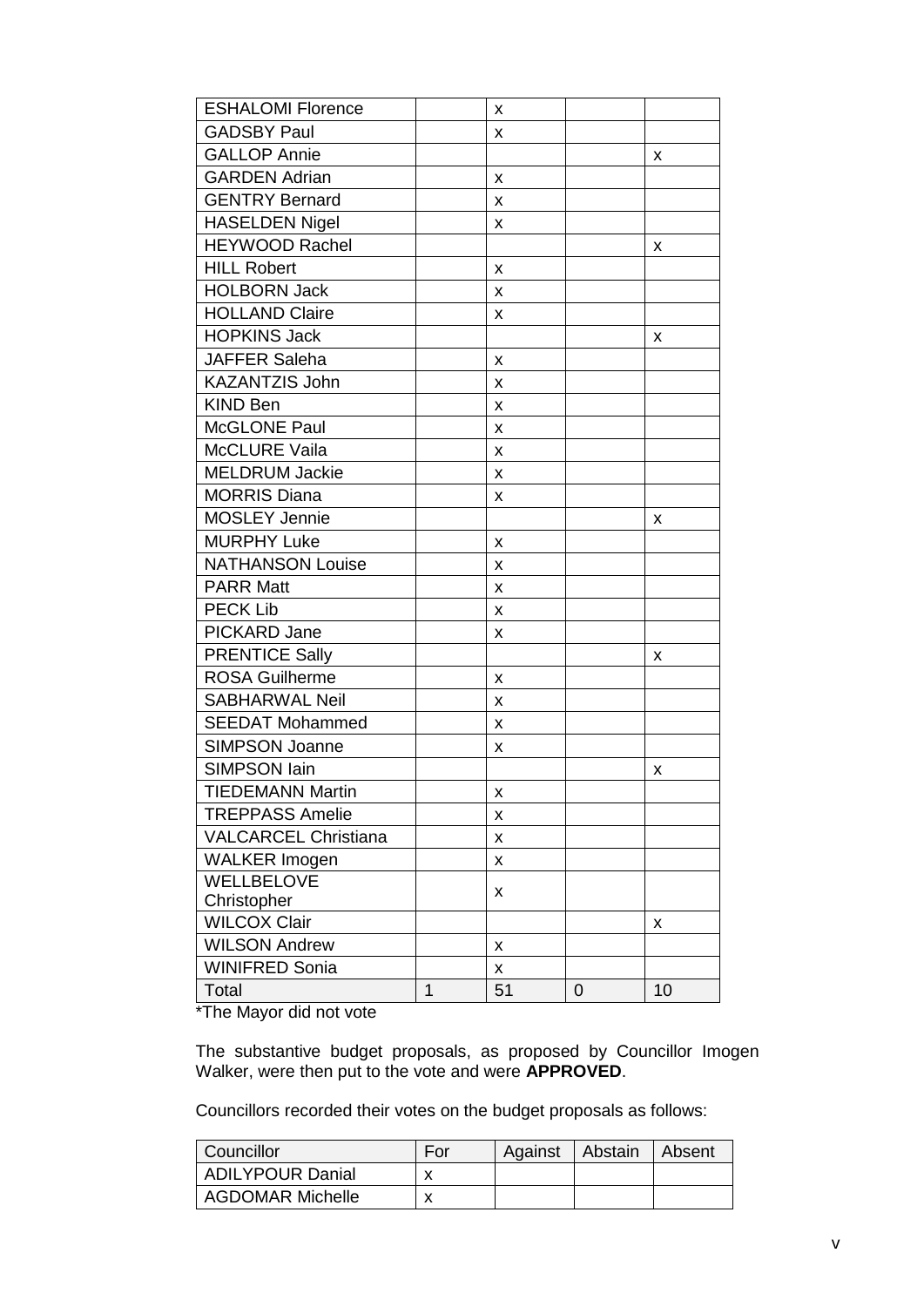| <b>AINSLIE Scott</b>       |   |   | x |   |
|----------------------------|---|---|---|---|
| <b>AMINU Adedamola</b>     | X |   |   |   |
| <b>AMOS David</b>          | x |   |   |   |
| <b>ANYANWU Donatus</b>     | X |   |   |   |
| <b>ATKINS Liz</b>          | x |   |   |   |
| <b>ATKINS Mary</b>         | x |   |   |   |
| <b>BENNETT Matthew</b>     | x |   |   |   |
| <b>BIGHAM Alex</b>         | X |   |   |   |
| <b>BIRLEY Anna</b>         | X |   |   |   |
| <b>BRATHWAITE Jennifer</b> | x |   |   |   |
| <b>BRAY Linda</b>          | x |   |   |   |
| <b>BRIGGS Tim</b>          |   | x |   |   |
| <b>CAMERON Marcia*</b>     |   |   |   |   |
| <b>CHOWDHURY Rezina</b>    | x |   |   |   |
| <b>CLARK Malcolm</b>       | x |   |   |   |
| <b>COWELL Fred</b>         | x |   |   |   |
| <b>CRAIG Kevin</b>         |   |   |   | x |
| <b>DAVIE Edward</b>        | X |   |   |   |
| de CORDOVA Marsha          |   |   |   | x |
| <b>DECKERS DOWBER Max</b>  | x |   |   |   |
| <b>DICKSON Jim</b>         | х |   |   |   |
| <b>DYER Jacqui</b>         | X |   |   |   |
| <b>EDBROOKE Jane</b>       |   |   |   | x |
| <b>ESHALOMI Florence</b>   | x |   |   |   |
| <b>GADSBY Paul</b>         | x |   |   |   |
| <b>GALLOP Annie</b>        |   |   |   | x |
| <b>GARDEN Adrian</b>       | X |   |   |   |
| <b>GENTRY Bernard</b>      |   | x |   |   |
| <b>HASELDEN Nigel</b>      | x |   |   |   |
| <b>HEYWOOD Rachel</b>      |   |   |   | x |
| <b>HILL Robert</b>         | X |   |   |   |
| <b>HOLBORN Jack</b>        | x |   |   |   |
| <b>HOLLAND Claire</b>      | x |   |   |   |
| <b>HOPKINS Jack</b>        |   |   |   | x |
| <b>JAFFER Saleha</b>       | X |   |   |   |
| <b>KAZANTZIS John</b>      | x |   |   |   |
| <b>KIND Ben</b>            | x |   |   |   |
| <b>McGLONE Paul</b>        | x |   |   |   |
| <b>McCLURE Vaila</b>       | x |   |   |   |
| <b>MELDRUM Jackie</b>      | X |   |   |   |
| <b>MORRIS Diana</b>        | X |   |   |   |
| <b>MOSLEY Jennie</b>       |   |   |   | x |
| <b>MURPHY Luke</b>         | X |   |   |   |
| <b>NATHANSON Louise</b>    |   | x |   |   |
| <b>PARR Matt</b>           | x |   |   |   |
| <b>PECK Lib</b>            | X |   |   |   |
| PICKARD Jane               | x |   |   |   |
| <b>PRENTICE Sally</b>      |   |   |   | x |
| <b>ROSA Guilherme</b>      | X |   |   |   |
|                            |   |   |   |   |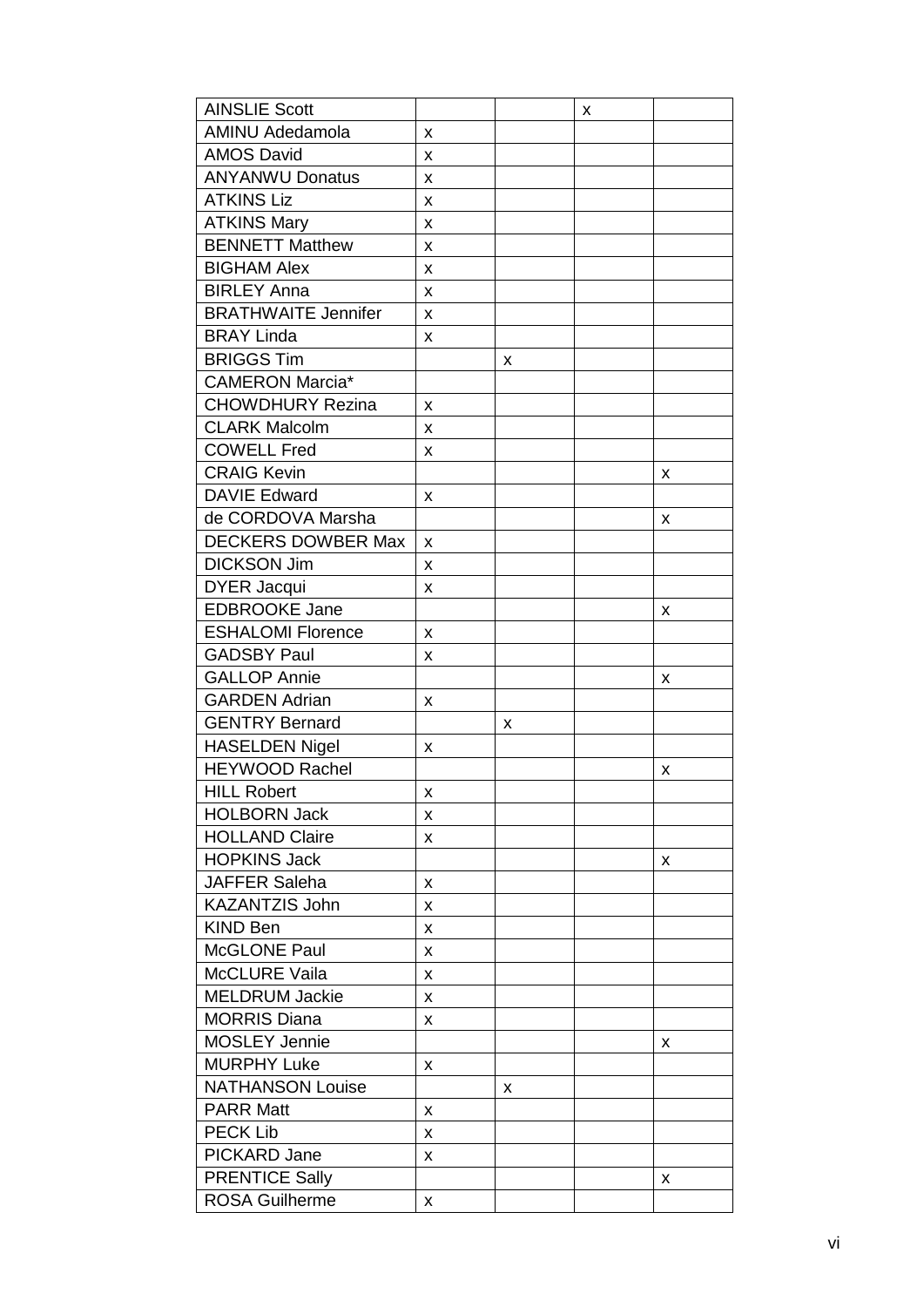| <b>SABHARWAL Neil</b>            | x  |   |   |    |
|----------------------------------|----|---|---|----|
| <b>SEEDAT Mohammed</b>           | X  |   |   |    |
| SIMPSON Joanne                   | x  |   |   |    |
| <b>SIMPSON lain</b>              |    |   |   | x  |
| <b>TIEDEMANN Martin</b>          | x  |   |   |    |
| <b>TREPPASS Amelie</b>           | X  |   |   |    |
| <b>VALCARCEL Christiana</b>      | X  |   |   |    |
| <b>WALKER Imogen</b>             | x  |   |   |    |
| <b>WELLBELOVE</b><br>Christopher | x  |   |   |    |
| <b>WILCOX Clair</b>              |    |   |   | x  |
| <b>WILSON Andrew</b>             | x  |   |   |    |
| <b>WINIFRED Sonia</b>            | x  |   |   |    |
| <b>TOTAL</b>                     | 48 | 3 | 1 | 10 |

\*The Mayor did not vote

#### **RESOLVED:**

- (1) To adopt the General Fund (GF) revenue budget for 2018/19 as set out in this report, which, for the avoidance of doubt, includes:
	- The Council Tax model set out in Appendix 2; and
	- The cash limits arising from the above, as set out in paragraph 2.24, a total cash limit of £286.554m.
- (2) To adopt a 2.99% increase in addition to Government's 3% Adult Social Care precept increase to the Lambeth element of the Council Tax for 2018/19.
- (3) To adopt the Reserves and Balances Strategy detailed in Appendix 1.
- (4) To note the current General Fund budget forecasts for 2017/18 in Section 5.
- (5) To note the proposed increases to fees and charges as set out in Appendix 9.
- (6) To adopt the Care Leavers Relief Scheme as described in paragraph 3.6
- (7) To note the revised total of £126.2m for the two year Capital Investment Programme 2018/19 to 2019/20 as described in section 7, and summarised in Appendix 4, and how the programme is financed within Appendix 5.
- (8) To adopt the statement of Minimum Revenue Provision policy as detailed in Appendix 7.
- (9) To adopt the Treasury Management Strategy (incorporating the debt and investment strategies) proposed for 2018/19 to 2020/21, as set out in Appendix 8.
- (10) To adopt the prudential indicators and limits, and the investment thresholds and limits for 2018/19 – 2020/21 set out in Appendix 8.
- (11) To note the formal advice of the Director of Finance, as the Council's statutory officer for the purposes of s151 of the Local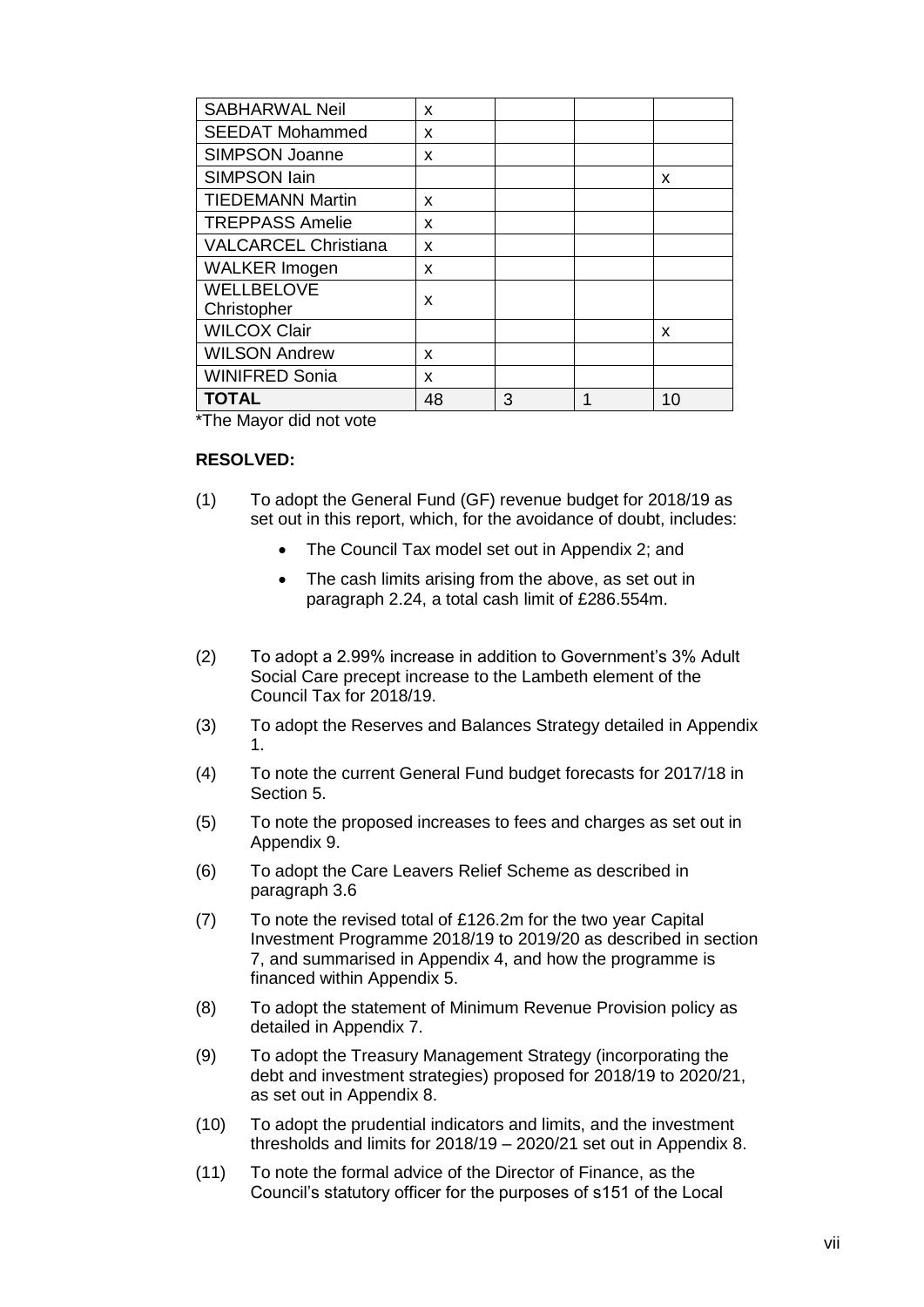Government Act 1972, pursuant to s25 of the Local Government Act 2003, as set out in section 8 of this report.

- (12) To note the financial risks set out throughout this report.
- (13) To note that, at its meeting of 23 January 2018, Corporate Committee agreed the amount of 107,712 as the Council Tax Base for the year 2018/19 in accordance with the Local Authorities (Calculation of Council Tax Base) (England) Regulations 2012, Article 3 of the Localism Act 2011 (Commencement No 1 and Transitional Provisions) Order 2011 and the Local Authorities (Calculation of Council Tax Base) (England) Regulations 2012.
- (14) That the following amounts be now calculated for 2018/19 in accordance with sections 31A and 31B of the Local Government Finance Act 1992, as inserted by the Localism Act 2011:
	- (a) Aggregate of the amounts which the Council estimates for the items set out in Section 31A(2) thereof:

#### **£918,274,000**

(b) Aggregate of the amounts which the Council estimates for the items set out in Section 31A(3) thereof:

#### **£800,648,187**

(c) The Council's Council Tax Requirement under Section 31A(4), being the amount by which the aggregate at 17(a) above exceeds the aggregate at 17(b) above:

#### **£117,625,813**

(d) The amount at 17(c) above divided by the Council's tax base in 16 above, in accordance with Section 31B(1) of the Act, as the basic Band D amount of its Council Tax for the year:

#### **£1,386.27**

(e) The amounts given by multiplying the amount at 17(d) above by the number which, in the proportion set out in Section 5(1) of the Act, is applicable to dwellings listed in a particular valuation band divided by the number which in that proportion is applicable to dwellings listed in valuation band D, calculated by the Council, in accordance with Section 36(1) of the Act, as the amounts to be taken into account for the year in respect of dwellings listed in different valuation bands.

| <b>Band A</b> | <b>Band B</b> | <b>Band C</b> | <b>Band D</b> |
|---------------|---------------|---------------|---------------|
| £728.03       | £849.36       | £970.70       | £1,092.04     |
|               |               |               |               |
| <b>Band E</b> | <b>Band F</b> | <b>Band G</b> | <b>Band H</b> |

(15) To note that for the year 2018/19 the Greater London Authority and its functional and predecessor bodies have provisional precepts (i.e. still to be formally adopted as at dispatch of this report), in accordance with Sections 88 and 89 of the Greater London Authority Act (1999) as amended by section 77 of the Localism Act 2011, for each of the categories of dwellings shown below: